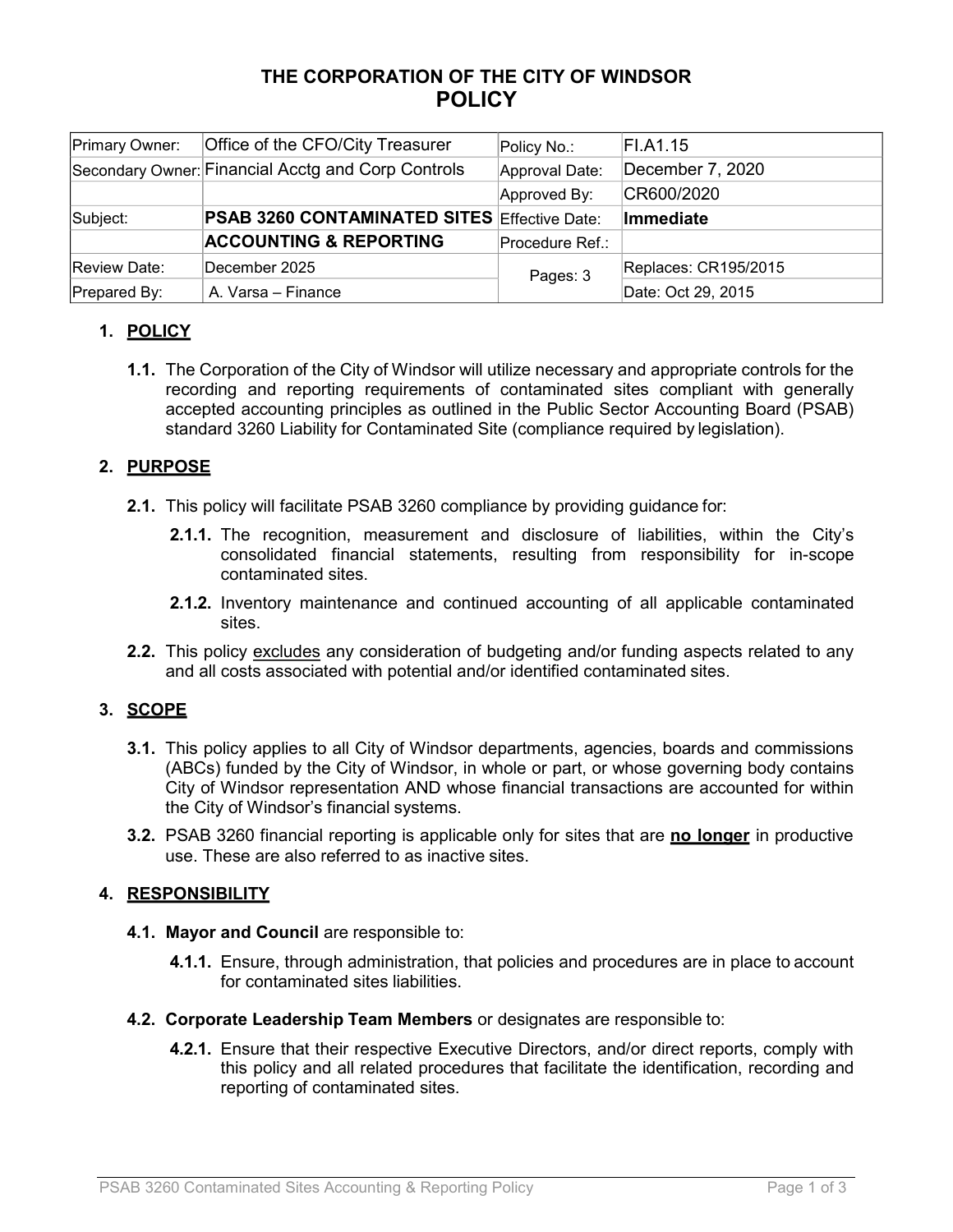### **4.3.** The **Chief Financial Officer & City Treasurer** or designate is responsible for:

- **4.3.1.** Compliance with PSAB 3260 reporting requirements for contaminated sites.
- **4.3.2.** Providing an acceptable accounting structure that supports the recording of contaminated sites.
- **4.3.3.** Utilizing a reasonable and cost effective approach to estimate the liabilities associated with contaminated sites that is acceptable to external auditors.
- **4.3.4.** Management and maintaining the database of contaminated sites.
	- **4.3.4.1.** Liaise with departments responsible for the accuracy and integrity of site information.
- **4.3.5.** Providing communication, training and on-going support on the use of this Policy and related procedures.
- **4.3.6.** The review and update of this Policy, and associated procedures, at a minimum, every five (5) years or sooner if required and recommend changes as necessary.
- **4.4. Executive Directors and ABC's CEO/CAO** or designates are responsible to:
	- **4.4.1.** Identify potential contaminated sites for land/buildings designated under their responsibility and report to Finance.
	- **4.4.2.** Provide up to date, timely and accurate contaminated site information, to Finance, for database maintenance.
- **4.5.** The **Manager of Financial Accounting** is responsible to:
	- **4.5.1.** Properly record contaminated sites liability on the City's statement of financial position on an annual basis.
	- **4.5.2.** Maintain a continuity schedule and supporting documentation, satisfactory to the City's external auditors, to support the recorded liability.

#### **5. GOVERNING RULES AND REGULATIONS**

- **5.1.** The identification of non-productive sites (no longer in use) is based on consideration and a risk based assessment of all facilities and land within Policy Scope Sec. 3.1. above.
- **5.2.** All facilities and land within Policy Scope, Sec. 3.1, that are found to be contaminated or are at risk of contamination will be reported to Finance. Only sites that are **no longer** in productive use will be included in PSAB 3260 compliant financial reporting.
- **5.3.** An accounting and reporting liability for remediation may result from items such as:
	- All or part of an operation of the City that is no longer in productive use
	- All or part of an operation for which the City accepts responsibility
	- An environmental standard exists
	- Contamination exceeds the environmental standard
	- Changes to environmental standards
	- An unexpected event resulting in contamination
	- A reasonable estimate of the amount can be made.